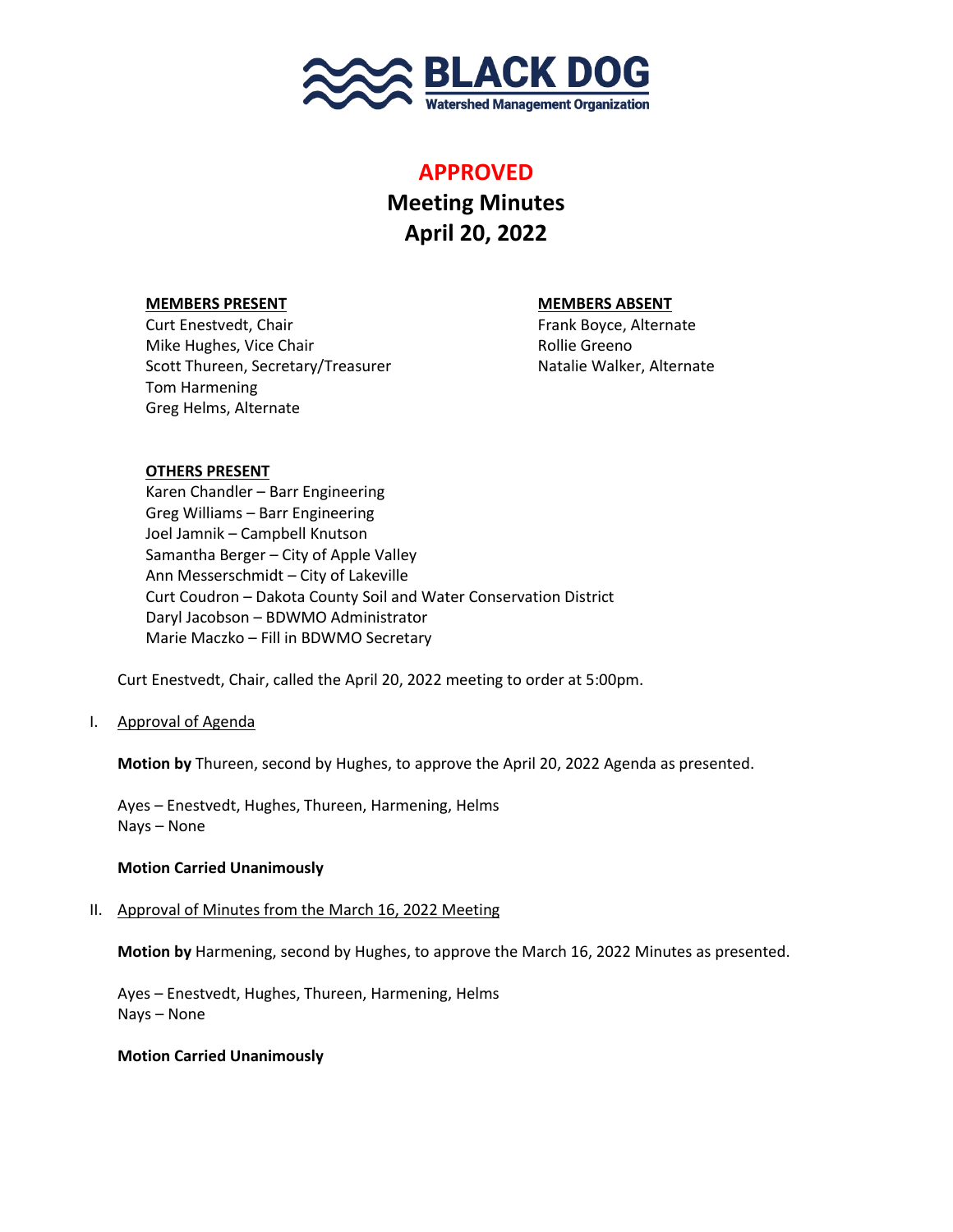#### III. Approval of Accounts Payable

**Motion by** Thureen, second by Harmening, to approve accounts payable to Barr Engineering in the amount of \$18,745.13 for services from February 26, 2022 through Aril 1, 2022; and, to Campbell Knutson in the amount of \$157.50 for March 2022 general services.

Ayes – Enestvedt, Hughes, Thureen, Harmening, Helms Nays – None

#### **Motion Carried Unanimously**

#### IV. Review Budget Performance Reports

Daryl Jacobson, BDWMO Administrator, shared that invoices have gone out. The budget for 2023 will be discussed next month.

#### **No Formal Action Required**

#### V. Approval of the Liability Coverage Waiver form

Each year in conjunction with completing the BDWMO's insurance application the Commission is required to complete a Liability Coverage Waiver Form. This form states whether or not the WMO wishes to waive the statutory tort liability limits. Historically, the Black Dog WMO has chosen not to waive the monetary limits on tort liability established by MN statutes.

**Motion by** Harmening, second by Hughes, to approve the liability coverage waiver form, not waiving the monetary limits on municipal tort liability established by MN Statutes 466.04

Ayes – Enestvedt, Hughes, Thureen, Harmening, Helms Nays – None

#### **Motion Carried Unanimously**

## VI. Review 2021 Kingsley Lake Habitat Monitoring Report

Karen Chandler, Barr Engineering, reviewed the 2021Kingsley Lake Monitoring Report, which was in the packet. The technical memo provides information most people will find beneficial. The technical reference provides more detailed information and data.

**Motion by** Harmening, second by Thureen, to accept the 2021 Kingsley Lake Habitat Monitoring Report as presented.

Ayes – Enestvedt, Hughes, Thureen, Harmening, Helms Nays – None

#### **Motion Carried Unanimously**